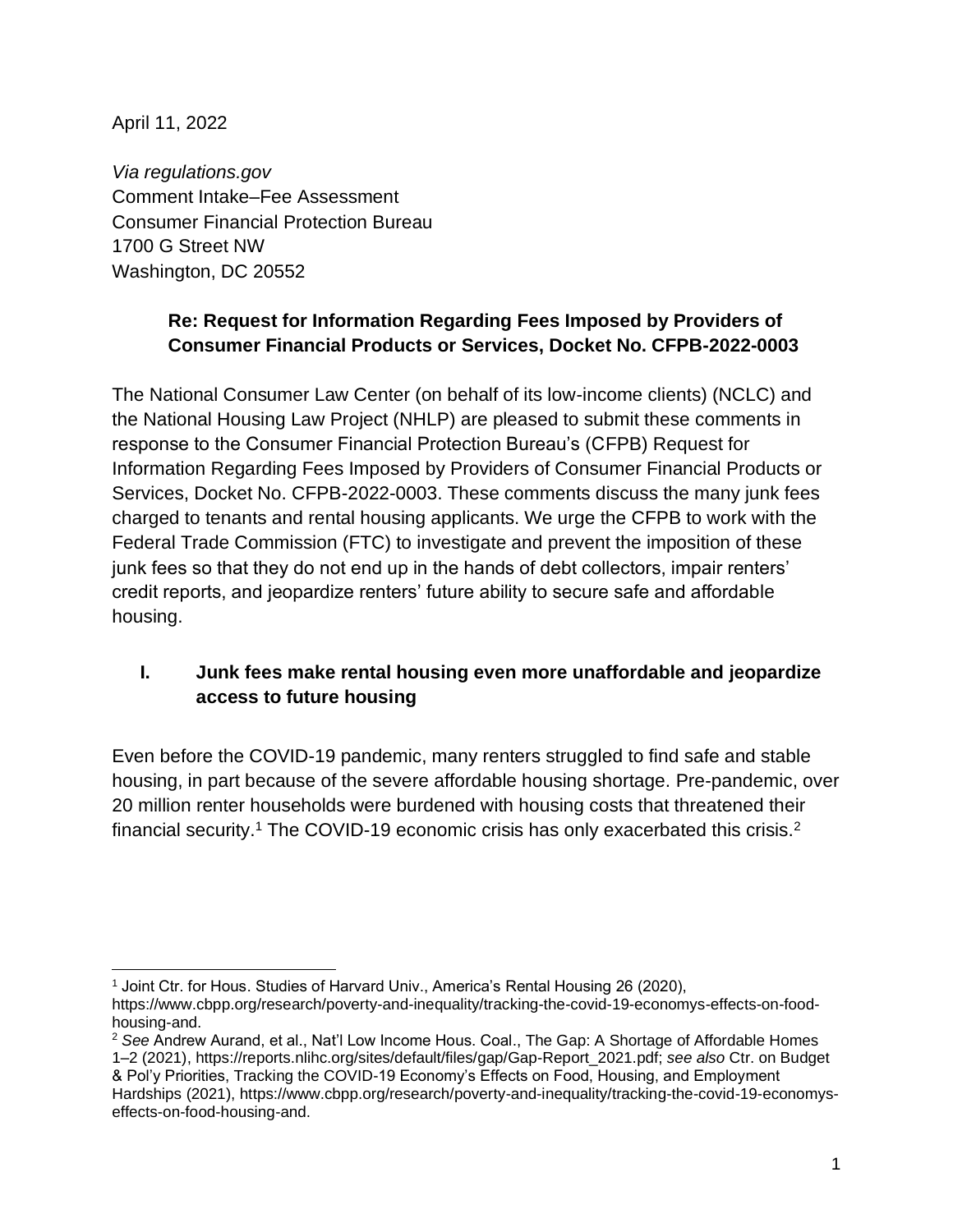Renters now face not only an affordable housing shortage and rising rent prices,<sup>3</sup> but also a number of junk fees that they must pay to secure and maintain housing. If a tenant ultimately cannot afford to pay these unavoidable junk fees (described in detail below), the fees may become an alleged rental debt that a housing provider seeks to collect through a third-party debt collector who reports the debt to the Big Three credit bureaus.

Alleged rental debt can haunt a renter long after they have vacated a housing unit– whether they left because of an eviction case or voluntarily moved out. Rental debt can lead to dunning by debt collectors and negative marks on credit reports, resulting in lowered credit scores.<sup>4</sup> Consumers may face demands for rental debt in eviction proceedings or in separate collection lawsuits. When a judgment enters against the consumer, creditors may use post-judgment collection remedies like wage or bank account garnishment.

Negative entries in a credit report can present a long-term barrier to renters obtaining new housing. Ninety percent of landlords run credit checks on all potential tenants,<sup>5</sup> often automatically rejecting applicants who are alleged to owe money to former landlords and who have lower credit scores.<sup>6</sup> This barrier to housing disproportionately affects renters of color. According to the National Equity Atlas, 65% of people with rent arrears are people of color.<sup>7</sup> And when the COVID-19 economic crisis hit, Black consumers already had lower credit scores as a group than white consumers due to historic and current discrimination and the racial wealth gap.<sup>8</sup>

<sup>3</sup> Abha Bhattarai, *Rents are up more than 30 percent in some cities, forcing millions to find another place to live*, Washington Post (Jan. 30, 2022), https://www.washingtonpost.com/business/2022/01/30/rentinflation-housing/.

<sup>4</sup> *See* Nat'l Consumer Law Ctr., Assisting Consumers with Rental Debt During COVID-19: Legal Aid and Non-Profit Attorneys Share Their Experiences (2021),

https://www.nclc.org/images/pdf/credit\_reports/Dec-14-Letter-to-CFPB-Director-Chopra-re-Rental-Debt-Survey.pdf.

<sup>5</sup> *[TransUnion Independent Landlord Survey Insights](https://www.mysmartmove.com/SmartMove/blog/landlord-rental-market-survey-insights-infographic.page)*, TransUnion SmartMove (Aug. 7, 2017).

<sup>6</sup> *See* Nat'l Consumer Law Ctr., Salt in the Wound: How Eviction Records and Back Rent Haunt Tenant Screening Reports and Credit Scores (2020), https://www.nclc.org/images/pdf/special\_projects/covid-19/IB\_Salt\_in\_the\_Wound.pdf.

<sup>7</sup> Nat'l Equity Atlas, Rent Debt in America: Stabilizing Renters is Key to Equitable Recovery (last visited Apr. 5, 2022), https://nationalequityatlas.org/rent-debt.

<sup>8</sup> *See* Chi Chi Wu, *Reparations, Race, and Reputation in Credit: Rethinking the Relationship Between Credit Scores and Reports with Black Communities*, Medium (Aug. 7, 2020),

https://medium.com/@cwu\_84767/reparations-race-and-reputation-in-credit-rethinking-the-relationshipbetween-credit-scores-and-852f70149877.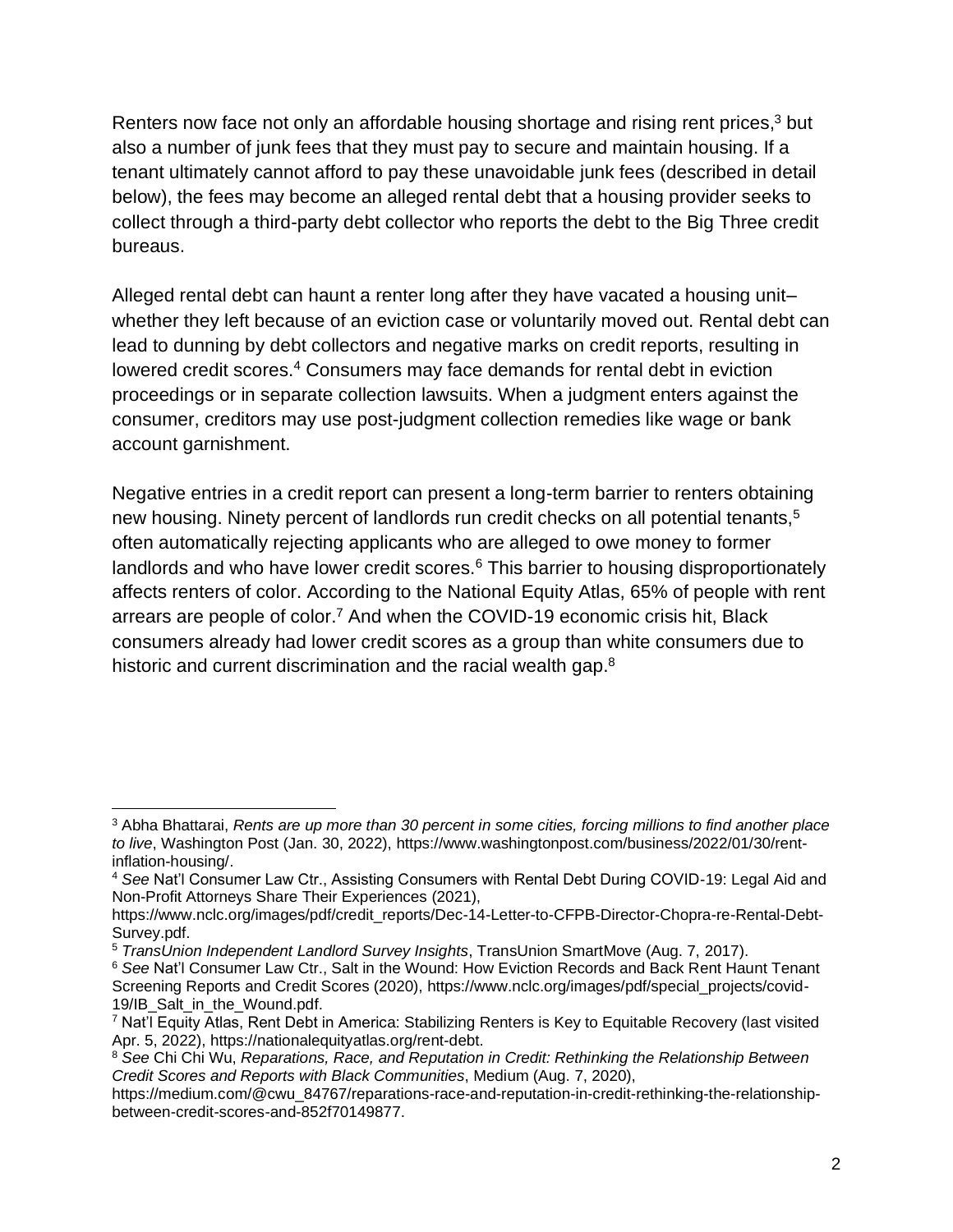## **II. Survey of legal services and nonprofit attorneys reveals that tenants face an array of unavoidable junk fees**

To learn more about the array of junk fees charged to tenants and rental housing applicants, NCLC conducted a survey of legal services and nonprofit attorneys from around the country who work with clients in rental housing-related contexts. The survey, conducted in March and April of 2022, specifically asked whether respondents had seen housing providers charge their clients certain fees, including high risk fees, insurance fees, fees to report rental payment information to the credit bureaus, and new fees on top of rent imposed by corporate or private equity landlords who purchased the building. The survey also invited respondents to describe any other types of junk fees they have observed. Below is a non-exhaustive list and discussion of the junk fees that survey respondents reported seeing.

**Rental application fees.** These fees can be higher than the housing provider's actual costs to process the application and may be assessed even when no rental unit is in fact available.

**Processing or administrative fees**. An advocate from Georgia reported that, separate from the rental application fee, rental housing applicants must pay processing or administrative fees that average \$250. A Florida advocate reported that prospective tenants are sometimes required to pay fees up front before being shown the lease.

**High risk fees.** These nonrefundable fees are typically charged to tenants deemed "high risk" because of an "insufficient" rental history, an eviction record, a low credit score, a criminal record, or other factors. Tenant screening companies may be involved in making this determination. For example, advocates have seen the high risk designation and the amount of the fee on a SafeRent Score Report from CoreLogic Rental Property Solutions (now SafeRent Solutions) under the headers "Your Community's Decision" and "Applicant Decision" (a copy of one such SafeRent Score Report is attached to this comment as an Appendix).<sup>9</sup> One advocate from Georgia stated that these high risk fees ranged from \$100 up to the cost of a one-month security deposit. Sometimes, but not always, tenants pay these nonrefundable fees in lieu of a security deposit.

**Charges in lieu of a security deposit.** A Florida advocate reported that landlords require non-refundable down payments. Similarly, a Texas advocate explained that tenants are either being charged one-time nonrefundable fees or relatively smaller

<sup>9</sup> *See* Email from Georgia advocate to Ariel Nelson, Staff Attorney, NCLC (Feb. 14, 2022) (on file with author).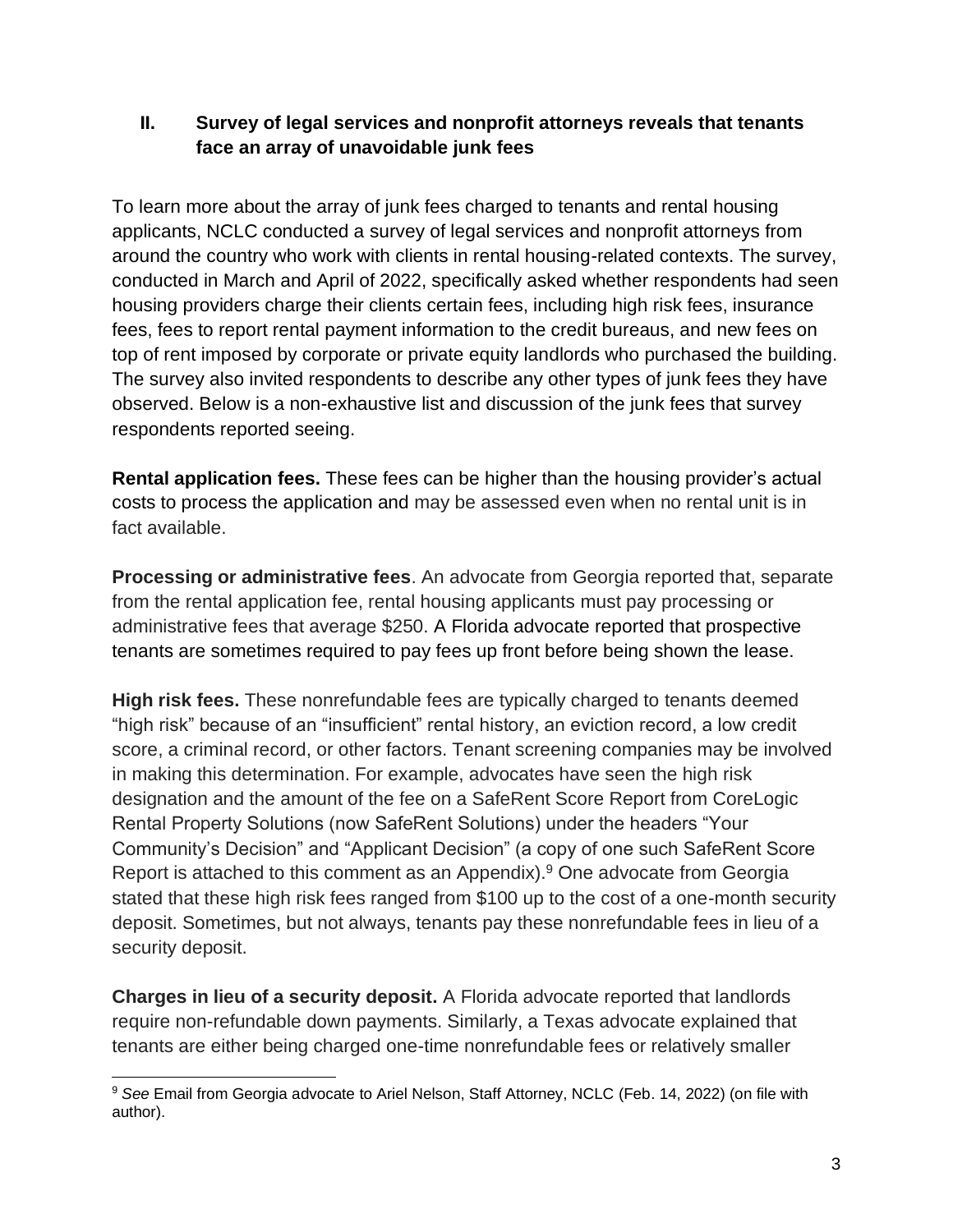nonrefundable monthly fees. The advocate noted that not all tenants realize that these fees, especially one-time fees paid prior to move-in, are not security deposits and are not refundable.

Advocates from Washington, DC and Iowa stated that they see "security bonding," where a tenant secures a bond in lieu of a security deposit. One company operating in this space is Lease Term Solutions, which is operated by a subsidiary of RealPage.

Advocates from Florida and Georgia also mentioned LeaseLock, a "lease insurance provider" that "eliminates security deposits, surety bonds, cosigners and guarantors."<sup>10</sup> According to its website, LeaseLock's billing is integrated with the leasing process such that a "monthly deposit waiver fee is automatically collected along with monthly rent." Although the tenant foots the bill–which ranges from \$16 per month to \$39 per month– the insurance that LeaseLock provides is payable to the landlord, not the tenant.<sup>11</sup>

**Insurance fees.** Advocates from many states, including Colorado, Wisconsin, Vermont, Florida, Washington, Michigan, Texas, and Georgia reported seeing fees for insurance that only covers the landlord. One Georgia advocate stated that many corporate landlords now charge these fees, which typically range from \$10 to \$25 per month. Another Georgia advocate reported that this fee is sometimes called a "building protection fee." And another Georgia advocate said that apartment management in Atlanta call these "bond" fees.

Tenants may believe that these fees are for renter's insurance that will protect them when that is not the case. A Wisconsin advocate reported that one client learned that his "renter's" insurance was actually property insurance for the owner when there was a building fire. The insurance covered only the structure and not the tenant's personal property.

Another Wisconsin advocate stated that he has seen a proliferation of forced-premium and landlord liability insurance plan charges that range from \$13 to \$25 a month. The advocate's understanding is that if the tenant fails to provide sufficient proof of renter's insurance coverage within 30 days of taking possession of the unit, the landlord may charge the tenant. Similarly, a Florida advocate similarly reported seeing a regular, nonrefundable fee of \$15 a month charged if the tenant has not secured renter's insurance. Advocates from Montana and Iowa also reported that landlords charge tenants a fee if they do not secure insurance. A Michigan advocate said that she sees fees for not having rental insurance as well as fees associated with paying for insurance

<sup>&</sup>lt;sup>10</sup> LeaseLock, Frequently Asked Questions,<https://leaselock.com/faqs/> (last visited Apr. 1, 2022). <sup>11</sup> *Id.*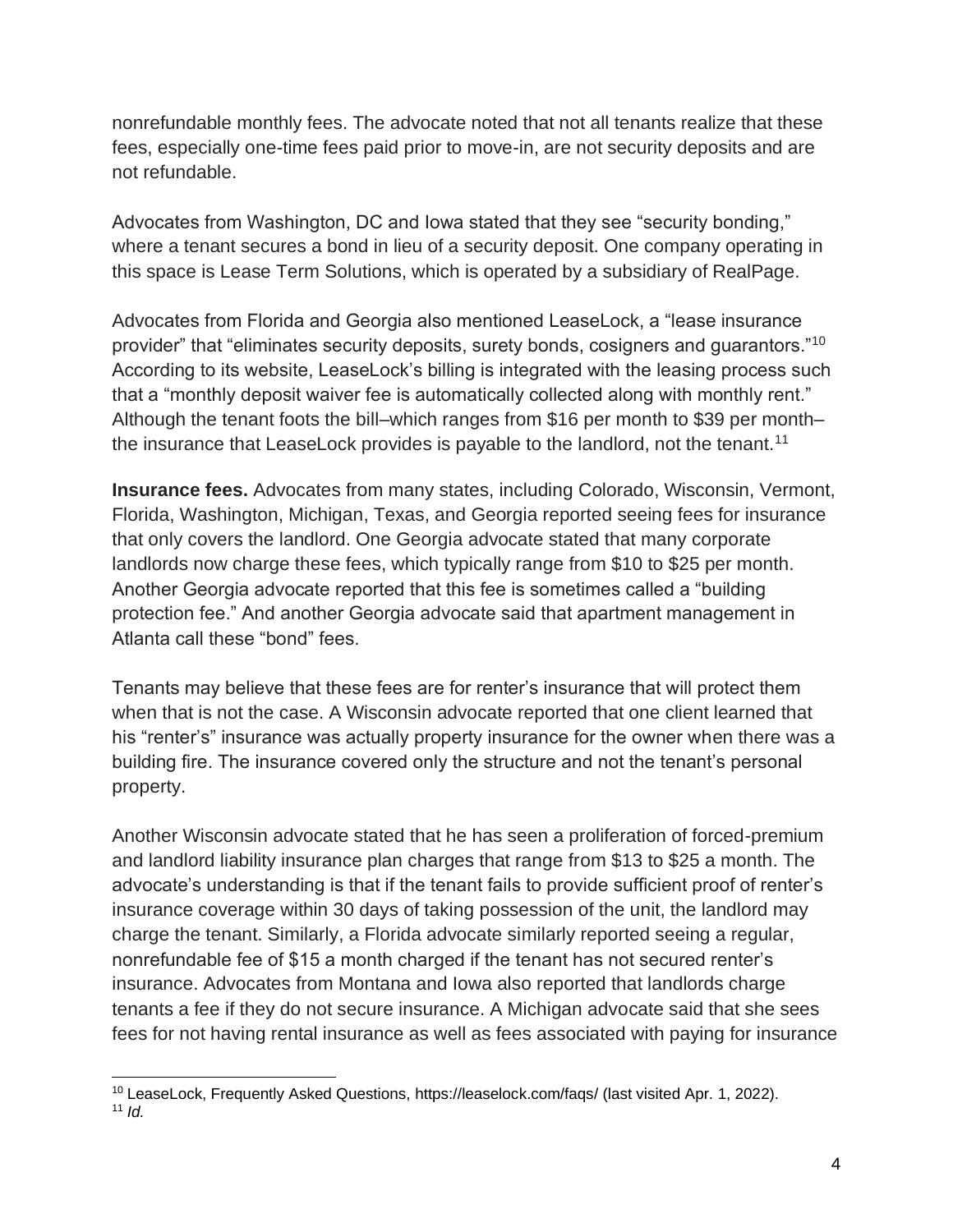policies through the landlord. Another Michigan advocate referred to these fees as "insurance waiver fees."

**Convenience fees.** A growing number of housing providers charge "convenience" fees when tenants pay their rent online. Some housing providers no longer accept payment in person or by check, meaning that tenants have no way to avoid these fees. A Montana advocate explained that tenants must pay a \$5 fee for paying rent through the required online portal. A Florida advocate said that some owners/property managers charge a monthly \$35 convenience fee for processing rent and that there is no way for tenants to tender rent that does not invoke the fee. Similarly, a Colorado advocate reported that tenants must pay "billing convenience" fees for automatic billing and processing of payments. The advocate noted that tenants do not opt in to the automatic billing and do not have the option to opt out. A Michigan advocate reported that tenants who wanted to avoid their landlord's "payment portal" would be charged a fee for doing so.

**Check cashing fees.** A Massachusetts advocate reported that some landlords charge checking cashing fees even in cases where the landlord will only accept rent by check.

**Excessive late fees.** A Wisconsin advocate reported that landlords charge \$10 to \$50 per day in late fees plus 5% on the total balance, even when the landlord knows that rental assistance has been approved. The advocate described this practice as "late fees on late fees." Advocates from Ohio and Michigan also observed excessive late fees, and a Minnesota advocate reported unlawful late fees

**Utilities-related fees.** A Wisconsin advocate reported that corporate landlords commonly impose "utility service fees"–fees for processing utility charges. Two Georgia advocates also stated that they see utility service fees, and a Minnesota advocate reported "utility billing fees." An Illinois advocate similarly reported "all sorts of utility fees." An advocate from Pennsylvania stated that tenants are being charged a monthly fee to keep utility accounts in the landlord's name.

A Minnesota advocate stated that landlords charge a variety of "vacant cost recovery" (VCR) fees, including VCR admin usage fees, VCR gas usage fees, and VCR electric usage fees.<sup>12</sup>

 $12$  The survey respondent did not provide further detail, but it appears he is referring to fees that landlords charge when tenants allegedly do not transition utility services to their name before they move in, who close their accounts before moving out, and/or who do not close their accounts when they move out.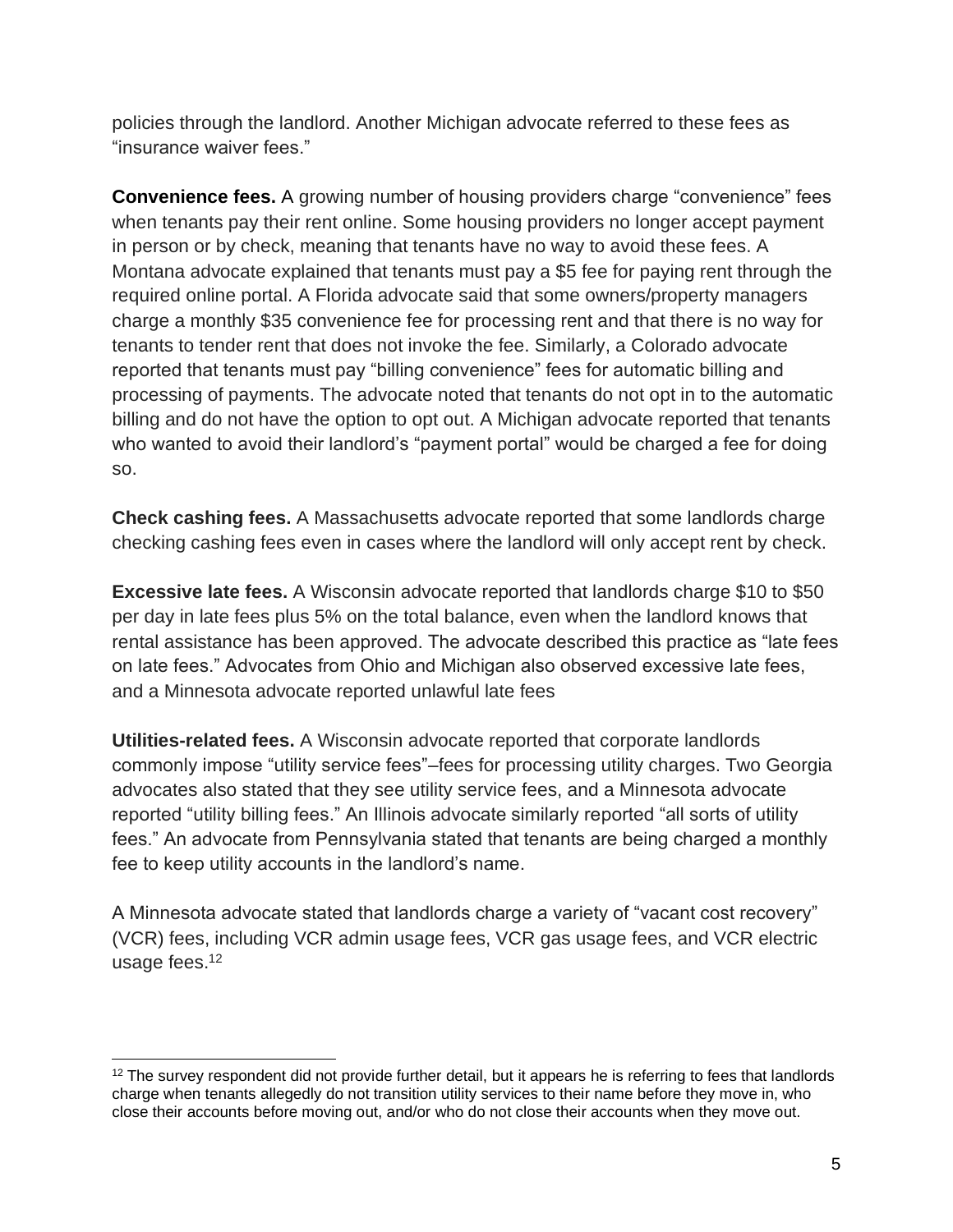**Fees to report rental payment information to the credit bureaus.** Some housing providers charge tenants a mandatory monthly fee to send their rental payment information to the credit bureaus.<sup>13</sup> A Washington advocate reported that these fees are usually part of a "resident benefit package," which provides little to no benefit to her clients and actually harms her disabled clients. A Georgia advocate said that while he has not seen a strict requirement that tenants pay this fee, he has seen "offers" where tenants are automatically enrolled in the program and must opt out to avoid the charges.

**Notice fees.** These fees include charges for notices of late payment and notices of rent increases. An advocate from New Mexico reported that landlords charge fees (the advocate referred to them as "legal fees") when a landlord serves a notice in the context of a legal proceeding. A Montana advocate said that the notice fees that he sees range from \$35 to \$50 per notice. Another Montana advocate suggested that, in addition to fees for sending the tenant a notice of violation, landlords charge "administrative" or "posting" fees that range from \$25 to \$40 for sending the tenant a letter.

### **New fees charged by corporate or private landlords who purchased the**

**building.**<sup>14</sup> An advocate from Florida explained that private equity outfits have started to monetize all aspects of tenancy. Similarly, a Colorado advocate reported that various fees are added into tenancy agreements or as part of lease renewals when ownership transfers. An advocate from Iowa stated that this is a huge problem with manufactured housing in particular.

Some advocates indicated that corporate landlords are more likely to charge a variety of junk fees. An advocate from Georgia stated that examples of these fees include common area electric, valet trash, service fees for utilities, account initiation fees for third-party utilities, technology package fees, and pest control fees (even when pest control services are not provided). A Florida advocate specifically mentioned that the private equity landlord started charging pet rent, association and amenities fees, maintenance fees, and fees for capital upgrades.

**Other fees.** In addition to the fees specifically discussed above, advocates noted that landlords may charge other fees, including:

<sup>13</sup> *See* Kelly Thompson Cochran, Colin Foos, & Michael Stegman, RenRegLab & Urban Inst., Utility, Telecommunications, and Rental Data in Underwriting Credit app. D, at 99 (2021), https://finreglab.org/wp-content/uploads/2022/02/utility-telecommunications-and-rental-data-inunderwriting-credit\_1.pdf.

<sup>14</sup> *See* Heather Vogell, *When Private Equity Becomes Your Landlord*, ProPublica (Feb. 7, 2022), https://www.propublica.org/article/when-private-equity-becomes-yourlandlord?utm\_source=twitter&utm\_medium=social#1253176.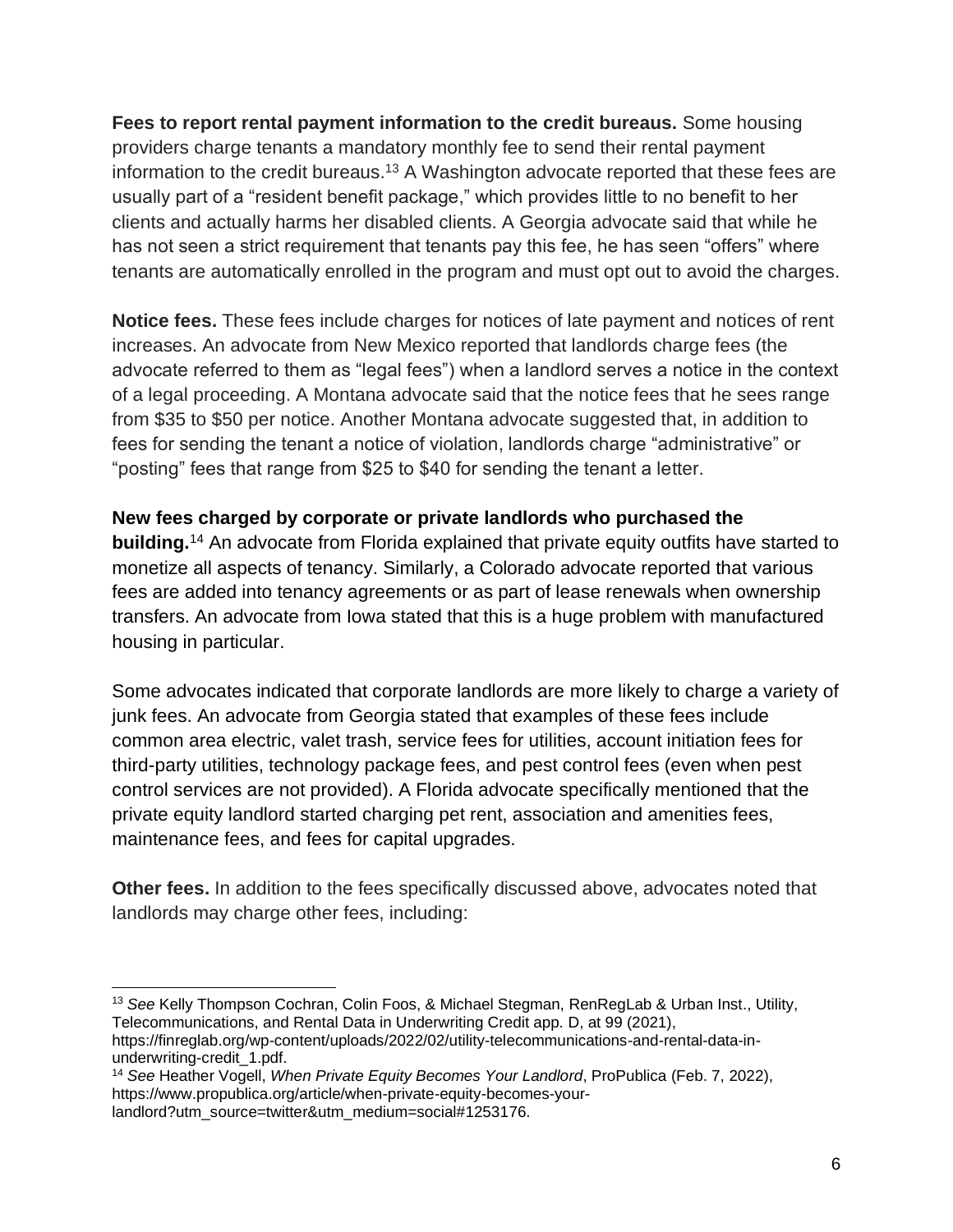- **Holding deposits.** One advocate from Pennsylvania reported that landlords impose high "holding" deposits. These fees may be imposed to reserve an apartment before the tenant commits to a lease.
- **Move-in fees.**
- **Unexplained "administrative" or "nonrefundable" fees**.
- **Property management fees.**
- **Maintenance and repair-related fees.**
- **Amenity fees.**
- **"Valet trash" fees.** An advocate in Colorado noted that these fees may be charged even if the tenant does not use the service or the service is not actually provided.
- **Package locker fees.**
- **Package delivery availability fees.**
- **"Luxury" package fees.**
- **Landscaping fees.**
- **Cable fees** where, according to a Wisconsin advocate, it is unclear whether tenants have the option of discontinuing their cable service.
- **Lease renewal fees.**
- Lease termination fees. A Florida advocate also reported seeing "accelerated rent," where the landlord claims they have no obligation to mitigate damages from early termination of a lease and seeks to collect a year's worth of rent.
- **Attorney's fees.**
- **Parking fees and mileage** for when the landlord goes to court to file an eviction.
- **Redecorating fees.**
- **Nonrefundable portions of the security deposit.** An Ohio advocate stated that portions of the security deposit are for cleaning and are nonrefundable. A Minnesota advocate observed unlawful cleaning fees.

Advocates from Florida and Vermont mentioned one specific housing provider–Florida Beach Coast LLC<sup>15</sup>–as one of the worst offenders in terms of extra fees. According to the Florida advocate, a lease with Florida Beach Coast LLC provides for the following fees in addition to others (and in addition to rent):

- 1. \$20 per month for a tenant rent portal
- 2. \$50 per month if automatic rent payments are not set up
- 3. \$200 to collect rent from a third party

 $15$  Florida Beach Coast's website appears to be down, but the company has been in the news for its abusive practices. *See, e.g.*, Molly Duerig, *'Still not up to code': Orlando rental company accused of scamming another family*, Spectrum News (May 5, 2021),

https://www.mynews13.com/fl/orlando/news/2021/05/05/orlando-rental-company-accused-of-scamminganother-family.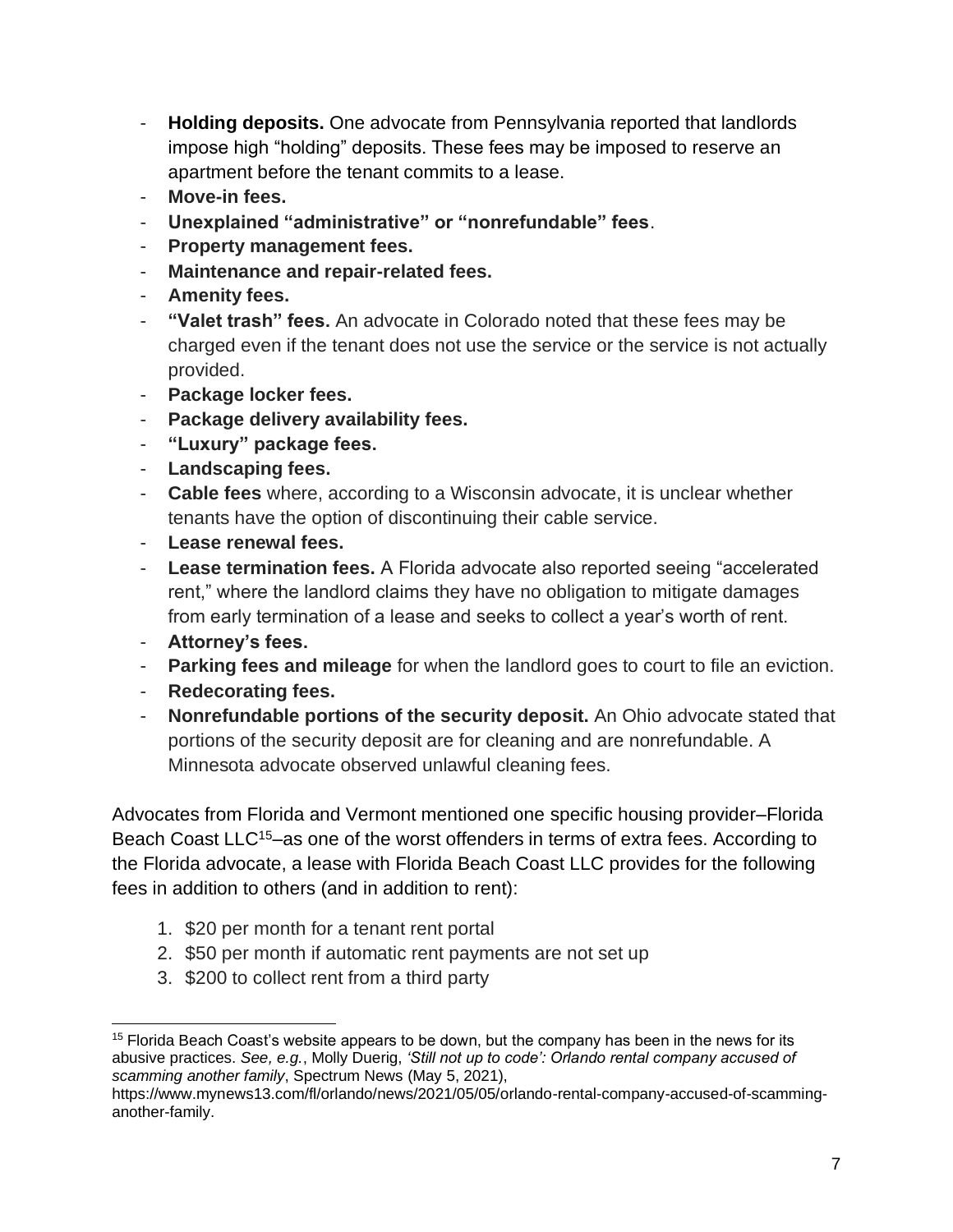- 4. \$100 to fill out any form
- 5. \$35 returned payment fee
- 6. \$100 if tenant pays into an account which is not theirs
- 7. \$25 per month per appliance for appliance rental
- 8. \$200 per appliance for appliance pickup and removal
- 9. \$50 per month for storage shed rental
- 10.For a missing lockbox, \$45 trip fee plus \$35 for the lockbox
- 11.\$20 if a PaySlip is lost
- 12.\$50 fee if tenants lock themselves out of the portal
- 13.\$100 or 10% of the rent (whichever is higher) late fee (no grace period)
- 14.\$150 fee per pet plus \$20 per month pet rental fee per pet
- 15.\$500 nondisclosure fee per pet if the pet's existence is not disclosed to landlord
- 16.\$100 fee if smoking is seen
- 17.\$75 for any notice received by landlord
- 18.\$75 courier notice delivery fee
- 19.\$30 per waste can left on the street
- 20.\$53 per month for septic system maintenance
- 21.\$43 well water maintenance fee
- 22.\$100 per day for using utilities that are not put in tenant's name
- 23.\$40 per month minimum fee for water
- 24.\$25 per month minimum fee for trash
- 25.\$10 per month minimum fee for sewer
- 26.\$75 per month minimum fee for internet
- 27.\$250 plus cost of repairs to remove any satellite dish or cable (average repair is \$1,000)
- 28.\$500 if any internet device is unplugged
- 29.\$1,000 if tenant touches or alters an exterior camera
- 30.\$50 fee per call, email or message left to or for landlord
- 31.\$70 per month for lawn maintenance
- 32.\$100 appointment no show fee
- 33.\$75 for anything that needs to be fixed
- 34.7 per day notice fee \$100
- 35.\$175 for pest control
- 36.\$225 per room for painting
- 37.Wall damage per hole \$125
- 38.\$250 interior door replacement
- 39.\$30 door handle replacement
- 40.\$125 stove cleaning
- 41.\$150 refrigerator cleaning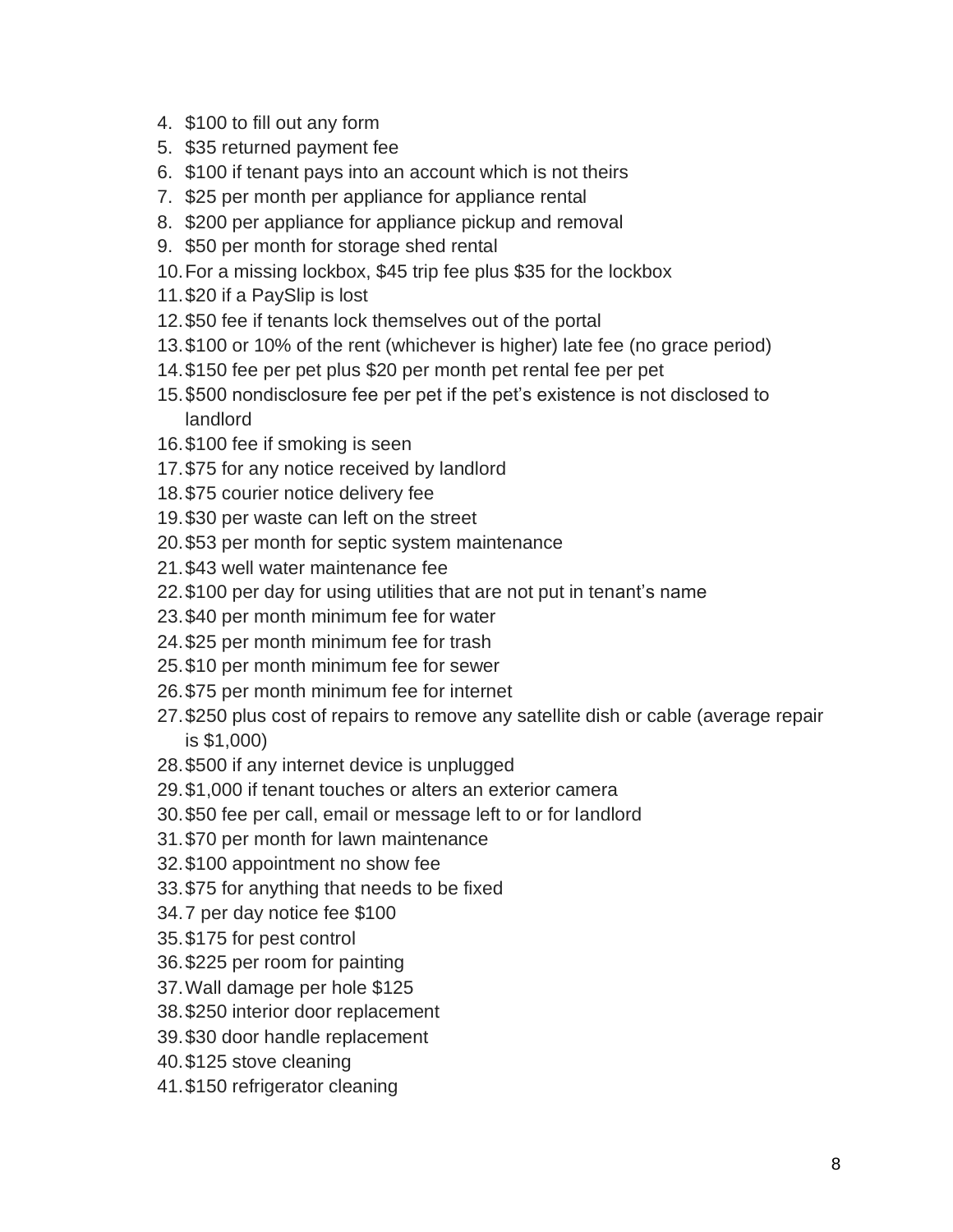- 42.Pool cleaning minimum fee \$1,000
- 43.\$500 for government violations even if the violation is landlord's fault plus any additional costs to repair or remedy
- 44.Yard and exterior maintenance minimum \$300 plus any additional costs to remedy (average cost \$450)
- 45.\$150 per month for failure to maintain lawn
- 46.\$450 minimum for debris removal
- 47.\$250 to change or rekey any locks plus an additional \$175

### **III. Conclusion and Recommendations**

Junk fees charged to tenants and rental housing applicants make securing and maintaining rental housing even more difficult for rent-burdened households. To help ensure renters' future ability to secure safe and affordable housing by keeping unfair debt collection off of their credit reports, we urge the CFPB to work with the FTC to investigate and prevent the imposition of unavoidable and exploitative junk fees. The CFPB and the FTC should also work together to study and address the disproportionate impact of these practices on renters and renter applicants of color.

If you have any questions about these comments, please contact Ariel Nelson at [anelson@nclc.org](mailto:anelson@nclc.org) or 805-432-3993.

Respectfully submitted,

National Consumer Law Center (on behalf of its low-income clients) National Housing Law Project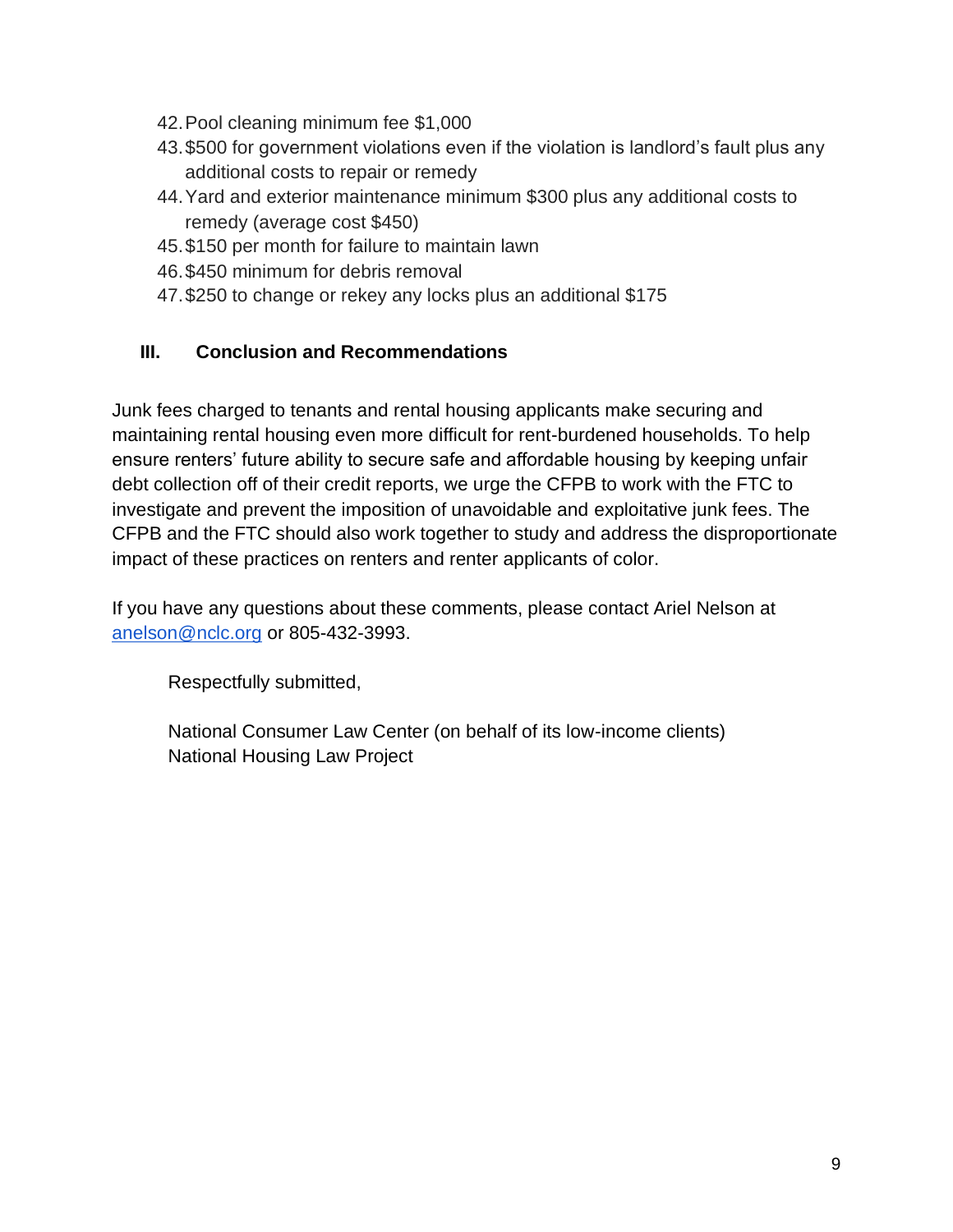## **APPENDIX**

The following is an example of a SafeRent Score Report from CoreLogic Rental Property Solutions (now SafeRent Solutions) that includes a "high risk" designation. The document is an excerpt of a tenant screening report used to deny rental housing.